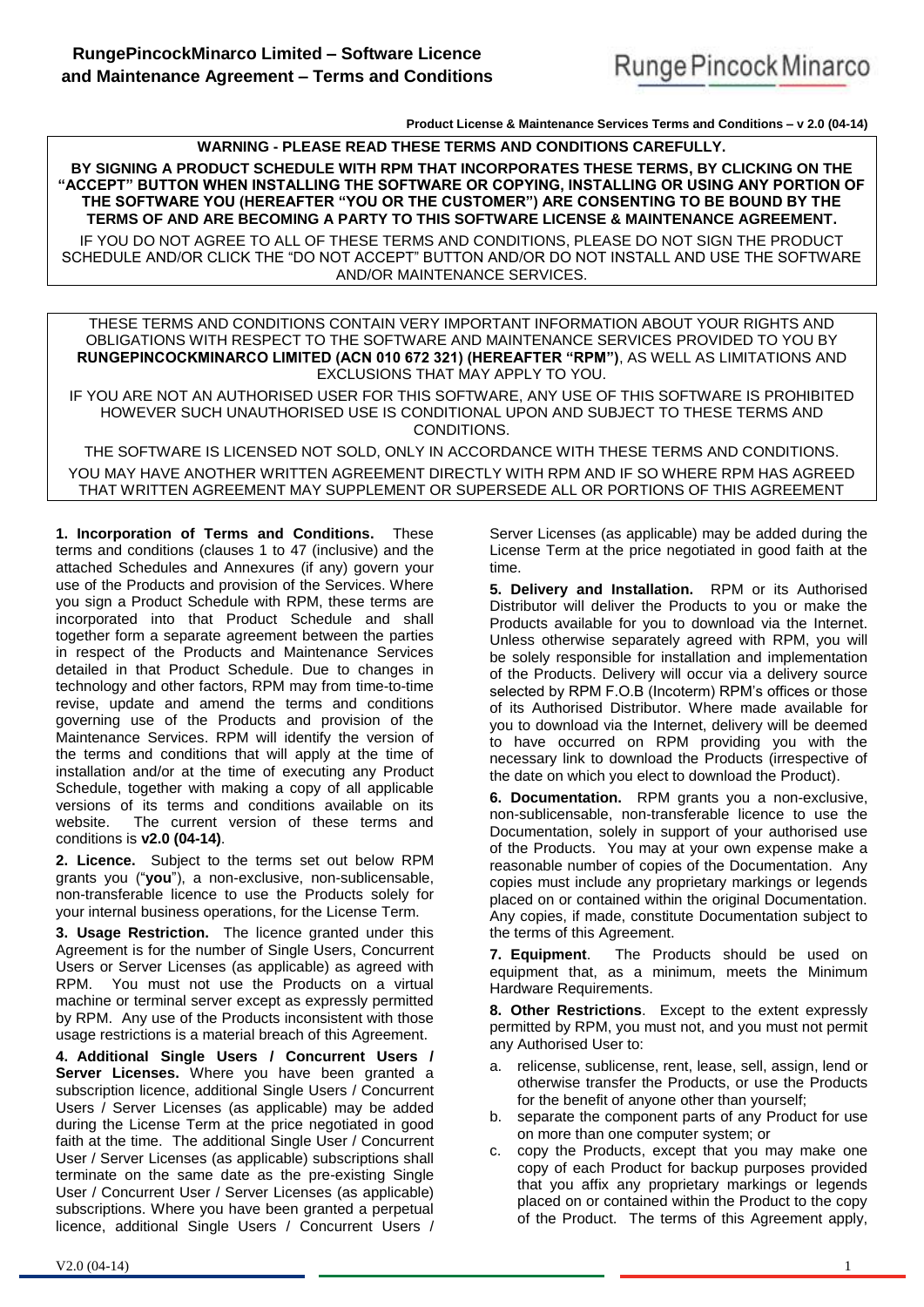with any necessary changes, to any copies of a Product made in accordance with the foregoing; or

- d. Use the Products to provide any application service provider (ASP), hosted or bureau services or process the data of any third party not specifically authorised by RPM; or
- e. Use the Product to develop a product or provide a service that is competitive with the Product or any service provided by RPM

<span id="page-1-0"></span>**9. No Modifications.** Except to the extent permitted under applicable law, you shall not modify the Products or merge all or any part of the Products with any other software without RPM's express written permission. This Agreement applies to the Products as modified.

**10.No Reverse Engineering.** You shall not reverse assemble or reverse compile, or otherwise attempt to determine Source Code, protocols or trade secrets of any part of the Products, or directly or indirectly allow or cause a third person to do any of the foregoing. You may not attempt to circumvent any security measures incorporated in any Dongle (if any) provided with the Product. All works created in violation of this clause are derivative works of the Products, and you assign all right, title and interest in and to those derivative works to RPM.

**11.Security.** You shall be solely responsible for the use, supervision, management and control of the Products (including any Dongle (if any)) and Documentation. You shall ensure that the Products (including any Dongle (if any)) and Documentation are protected at all times from misuse or unauthorised use.

**12.Licence Fee.** You must pay RPM or the Authorised Distributor (if directed by RPM) the Licence Fee on the payment terms agreed with RPM. The licences granted under this Agreement will automatically be revoked in the event that you fail to pay the Licence Fee as set out above.

**13.Maintenance Services and Maintenance Fee**. Subject to payment by you of the Maintenance Fee, RPM and/or its Authorised Distributor will provide you with Maintenance Services in accordance with and subject to the terms set out in Schedule 1 to this Agreement. Unless otherwise agreed with RPM, the Maintenance Services shall commence on delivery of the Product and continue for the for the successive twelve (12) month maintenance period(s). Unless terminated by either party by notice in writing in accordance with clause 10 of Schedule 1, or otherwise in accordance with clause [30](#page-3-0) of these terms and conditions, the Maintenance Services shall automatically renew for successive 12-month periods with the Maintenance Fee adjusted annually in the manner detailed in clause 9 of Schedule 1. Your right to receive Upgrades of the Products is conditional upon the payment of all Maintenance Fees. RPM may charge additional License Fees and Maintenance Fees for any Third Party Products incorporated in an Upgrade. RPM may, on twelve (12) months written notice to you (elect to cease providing Maintenance Services for a version of the Product if that version of the Product is not one of the two most recent major releases of the Product made available to customers by RPM. In the event that you have chosen to terminate Maintenance Services and then you wish to reinstate the Maintenance Services RPM may require you to pay a reinstatement fee as detailed in clause 11 of Schedule 1.

**14.Amended Terms and Conditions with Upgrades.**  As a recipient of paid Maintenance Services you are entitled to receive Upgrades of the licensed Products as and when RPM makes those Upgrades available to its customers under its product release cycle. You acknowledge that the terms and conditions governing the use of the upgraded licensed Products may be revised, updated and amended by RPM and revised terms and conditions may apply to use of any Upgrades to the licensed Products. The terms and conditions that apply to the licensed Products following any Upgrade may be materially different to the terms and conditions accepted by you at the time you originally licensed and installed the Product. RPM will identify the version of the terms and conditions that will apply to the Upgrade of the Product and will provide you with a "click-thru" version of those applicable terms and conditions that will apply to each Upgrade and the upgraded licensed Product, together with making a copy of all applicable versions of its terms and conditions available on its website. You expressly acknowledge and agree that your acceptance, installation and use of any Upgrade of the licensed Products (as and when released by RPM) and thereafter the upgraded licensed Product, will be governed by the version of the terms and conditions accepted by you at the time of installation of the Upgrade. All prior terms and conditions in respect of the Product shall be superseded and replaced at that time.

**15.IP Rights**. As between RPM and you, RPM retains all right, title and interest in and to the Products (including, to avoid doubt, all material and work product resulting from performance of Maintenance Services) and the Documentation, including without limitation, any copy or derivative work of, or modification to, any part of a Product or the Documentation. You will, if required, assign (or procure the assignment) to RPM all Intellectual Property rights in and to any derivative work of or modification to a Product or the Documentation. You must not take any action which would jeopardise or interfere with RPM's ownership of and rights with respect to the Products.

**16.Third Party software**.You acknowledge that some Products may be provided with Third Party Products. This is third party software which RPM cannot control and for, and in respect of, which RPM bears no responsibility or liability. In this regard, RPM acts as an on-seller and therefore the licensing of those Third Party Products is between you and the owner or authorised licensee of those Third Party Products on terms disclosed by RPM. RPM does not grant any rights, assume any obligations or make any representations or warranties in respect of any such Third Party Products.

**17.Verification.** RPM may request and gain access to your premises for the limited purpose of conducting an inspection to determine and verify your compliance with the terms of this Agreement including but not limited to usage of the Products within the required usage restrictions. RPM will give you at least five (5) days advance written notice of any such inspection and will conduct the same during normal business hours in a manner that does not unreasonably interfere with your normal operations. In the event that such inspections identify your usage of the Products exceeds the relevant restrictions under this Agreement, then you must immediately pay to RPM (at RPM's then current list price) the additional License Fees and Maintenance Fees to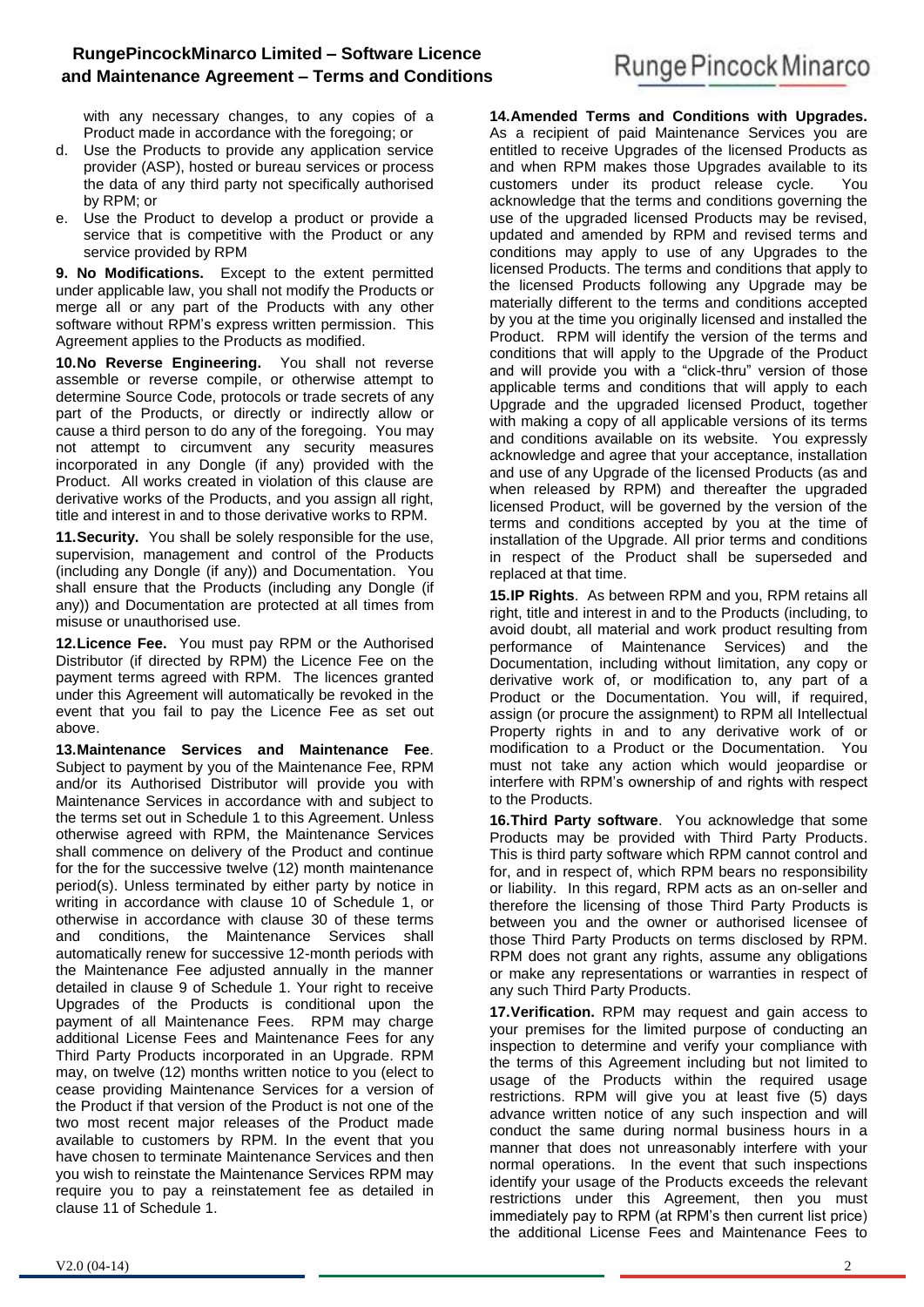reflect your actual use of the Products, together with RPM's costs of the inspection (including the fees of any professional advisers instructed by RPM to assist in the inspection). Your new license will become effective upon payment of such invoice.

**18.Taxes.** You will bear all Taxes and duties attributable to the licensing of the Products and the provision of Maintenance Services. In the event that withholding tax is payable in relation to any supply of the Products or Maintenance Services, you shall increase the amount of any payment to RPM so that the amount actually received by RPM is no less than the invoice License Fee or Maintenance Fee (as applicable).

**19.Late payments.** Invoice amounts will be considered delinquent if not received by RPM within 30 days after the invoice date. Interest will be added to delinquent amounts at the rate of 1.5% per month (being 18% per annum) or the maximum amount allowed by law, whichever is less. Failure to make payment within the time limits set out in this clause is a material breach and excuses RPM from any performance under this Agreement. RPM may suspend or terminate the licence granted under this Agreement or the Maintenance Services for your failure to make timely payments after tendering 7 days written notice to you.

**20.Confidential Information.** The Products and Documentation, including all Error Corrections, Upgrades and all other materials supplied as part of Maintenance Services, constitute confidential information of RPM and its licensors. You must not disclose or make available the Products or the Documentation to any third party, except as otherwise expressly permitted by RPM.

**21.Warranty Disclaimer.** RPM does not warrant that the Products or the Maintenance Services will be free from defects or errors. The Products and Maintenance Services are provided "as is" and RPM gives no warranty as to their use, fitness for purpose, accuracy or performance, nor as to the results generated therefrom. Whilst you are receiving Maintenance Services, with respect to any Errors that you report, you agree that RPM's sole and exclusive obligation and your sole and exclusive remedy is for RPM to use commercially reasonable efforts to correct such Errors in accordance with RPM's maintenance obligation as set out in Schedule 1 to this Agreement. The warranty in this clause is, to the extent permitted by law, in lieu of all other warranties, express, implied, or statutory, regarding the Products and Maintenance Services, including any warranties of merchantability, fitness for a particular purpose, title, and subject to clause [22](#page-2-0) non-infringement of third party rights.

<span id="page-2-0"></span>**22.Third Party infringement claims.** RPM agrees to defend and indemnify you from any successful claims from any third party that your use of the Products or receipt of the Maintenance Services infringes the copyright of that third party, provided that you promptly notify RPM of any such claim, give RPM the right to control the defence of such claim and (at RPM's cost) fully cooperate with RPM in the defence and settlement of such claim. The foregoing obligation does not apply to any claim arising out of or relating to:

- a. use of other than the then-current, unaltered version of the Product;
- b. any use other than in accordance with this Agreement or the Documentation;
- c. any use or combination of a Product with any non-RPM software, equipment or material, if such infringement would have been avoided but for such use or combination;
- d. any third party software or hardware;
- e. any modification or alteration to a Product not made by RPM; or
- any use of the allegedly infringing Product after RPM has supplied you non-infringing alternative.

You acknowledge and agree that the foregoing obligation constitutes RPM's sole and exclusive obligation and your sole and exclusive remedy in respect of any claims of infringement of third party rights.

**23.Indemnity.** You agree to indemnify RPM against any loss or damage RPM may suffer or incur in respect of any claim or action by any User, including any Authorised User who is not your employee, agent or subcontractor, an Approved Entity or any third party that arises as a result of:

- a. any use of any modifications made by you under claus[e 9;](#page-1-0)
- b. use of the Products in combination with other goods or software not specifically approved by RPM;
- c. use of the Products in a manner or for a purpose not reasonably contemplated or authorised by RPM; or
- d. any transaction entered into by you relating to the Products without RPM's consent.

**24.Indemnity – Unauthorised Users.** You agree to indemnify RPM against any loss or damages RPM may suffer or incur in respect of any claim or action by any Unauthorised User who is not your employee or any other third party that arises as a result of use of the Products.

**25.Liability - Products.** To the extent permitted by law, RPM's total aggregate liability to you in connection with the Products or the use of the Products for any damages or loss is limited to an amount equivalent to the initial Licence Fee paid under this Agreement.

**26.Liability** - **Maintenance Services.** To the extent permitted by law, RPM's total aggregate liability to you in connection with Maintenance Services for any damages or loss is limited to an amount equivalent to the amount of the Maintenance Fee paid under this Agreement for the annual maintenance period in which the claim arose.

**27.Exclusion**. RPM's liability to you and any Authorised User, Approved Entity or third party for any lost profits, revenues, savings, data or goodwill, or for any indirect, consequential, special, exemplary or incidental damages, is expressly excluded.

**28.Liability limitation and exclusion.** The provisions of clauses 25, 26 and 27 apply to any cause of action in respect of such liability including breach of contract, breach of statutory duty, tort (including negligence) or otherwise.

**29.Representations.** You warrant that you have not relied on any representation made by RPM which has not been stated expressly in this Agreement, or upon any descriptions, illustrations or specifications contained in any document including catalogues or publicity material produced by RPM. You acknowledge that to the extent RPM has made any representation which is not otherwise expressly stated in this Agreement, you have been provided with an opportunity to independently verify the accuracy of that representation.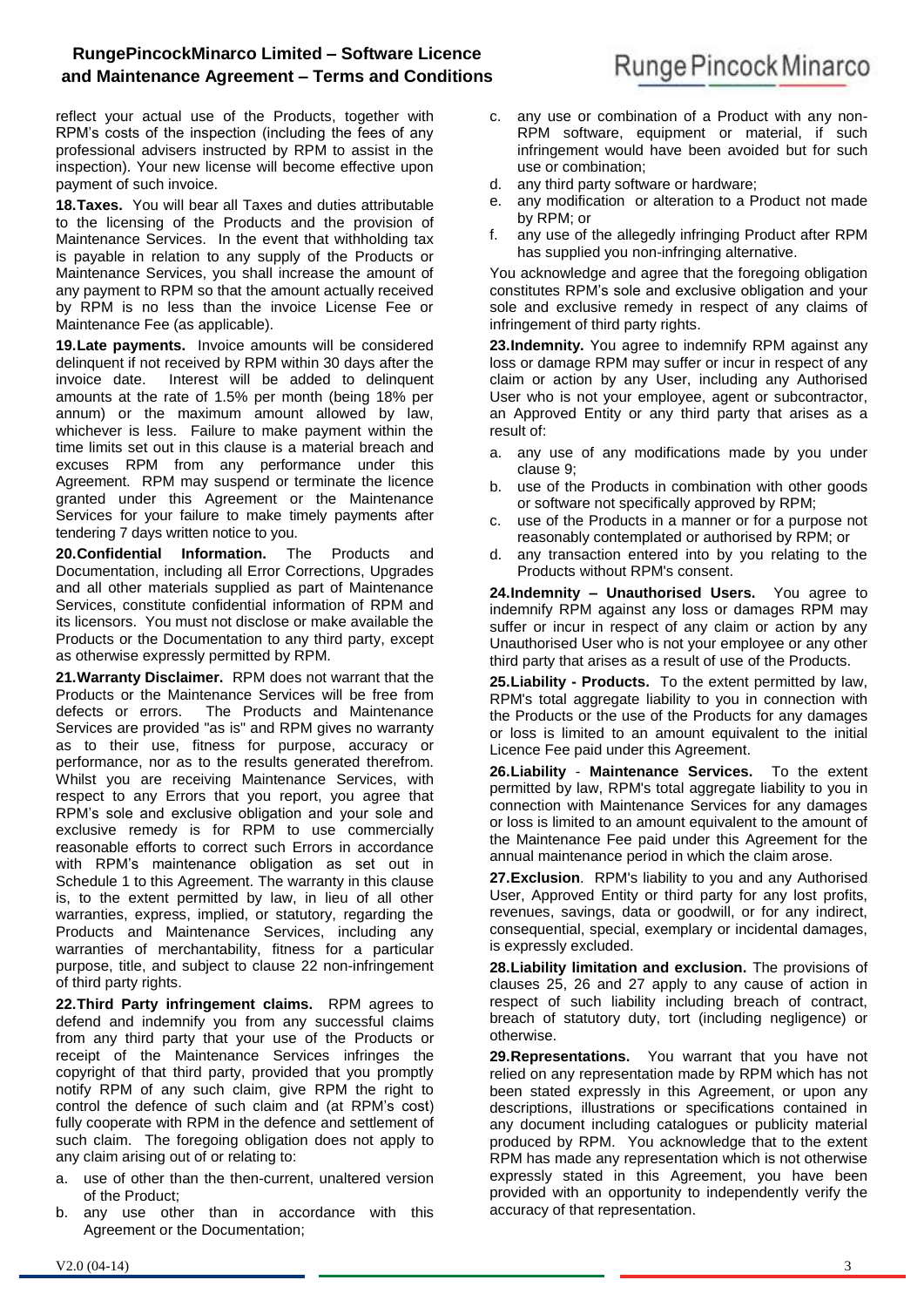<span id="page-3-0"></span>**30.Termination.** RPM may terminate this Agreement immediately by written notice if you or any Authorised User uses the Products in breach of this Agreement. Upon such termination, the licenses granted herein will automatically terminate and you must uninstall the Products, deliver to RPM (or, at RPM's option destroy) all copies of the Products and the Documentation under your, and all Authorised User's, possession or control and deliver to RPM a certificate stating that all copies of the Products have been removed and returned or destroyed.

**31.Implied terms.** RPM expressly excludes any implied terms in respect of the Products, Documentation or Maintenance Services, including, without limitation, any implied term, guarantee or warranty as to fitness for purpose. Where legislation implies into this Agreement any guarantee, condition or warranty, and that legislation avoids or prohibits provisions in a contract excluding or modifying the application of, or exercise of, or liability under such guarantee, condition or warranty, the guarantee, condition or warranty shall be deemed to be included in this Agreement. However, RPM's liability for any breach of such guarantee, condition or warranty shall be limited, at RPM's option, to one or more of the following:

- a. if the breach relates to goods, the replacement or repair of the goods, the supply of equivalent goods or the payment of the cost of replacing or repairing the goods or of acquiring equivalent goods; or
- b. if the breach relates to services, the supplying or cost of having supplied the services again.

<span id="page-3-1"></span>**32.Dispute resolution.** In the event of any dispute, claim, cause of action, disagreement or "pass-through" claim for indemnification and/or contribution arising from or relating to this Agreement, the parties will consult and negotiate with each other in good faith and, recognizing their mutual interests, attempt to reach a just and equitable resolution satisfactory to both parties.

If the parties do not reach a resolution of the matter within 30 days, then the parties agree to submit the matter to mediation in Brisbane, Australia in accordance with The Institute of Arbitrators & Mediators Australia Mediation Rules. If the dispute has not been settled pursuant to those Rules within 45 days following the filing of a "notice of dispute" or within such other period as the parties may agree, then to the fullest extent permitted by law:

- a. the claim will be brought and tried in the judicial jurisdiction of the courts of Queensland Australia; and
- b. the prevailing party will be entitled to recovery of all reasonable costs incurred, including staff time, court costs, lawyers' fees and other claim-related expenses.

Any action, claim, lien, or legal dispute that RPM initiates relating to delinquent payments is not subject to the requirements set out in this clause [32.](#page-3-1)

This clause [32](#page-3-1) continues in force even where this Agreement has been fully performed, terminated or rescinded or where the parties or any of them have been discharged from the obligation to further perform this Agreement for any reason.

**33.Delays.** RPM is not responsible to you or anyone else for any failure to provide the Products or any of the Maintenance Services if the failure is due to a cause outside RPM's control. RPM will tell you if there is a delay that will affect the Products or any of the Maintenance Services and the cause of the delay.

**34.Governing law.** This Agreement is governed by the laws of the State of Queensland, Australia. The parties submit to the jurisdiction of the courts of that place. The United Nations Convention on Contracts for the International Sale of Goods does not apply to this Agreement.

**35.Notices.** Notices under this Agreement must be in writing and delivered to the addressee.

**36.Assignment.** You may not assign, novate or sublicense this Agreement or any or your rights or obligations under this Agreement without RPM's prior written consent. RPM may consent to the assignment or novation of this Agreement by you subject to any conditions it chooses to impose. RPM may assign this Agreement and any of its rights and obligations under this Agreement. Any change of control of the Customer shall be deemed to be an assignment requiring the consent of RPM under this clause.

**37.Entire Agreement.** This Agreement sets out the entire understanding of the parties with respect to the subject matter hereof. You agree that any terms and conditions attached to, contained within or referenced in any purchase order you may issue, regardless of when such purchase order may be issued, do not and will not apply to the subject matter of this Agreement.

**38.Severability.** If any provision of this Agreement is held to be illegal or unenforceable, then the remainder of this Agreement has full force and effect and the parties will in good faith negotiate to replace the illegal or unenforceable term with a term which carries out the parties' intentions to the greatest lawful extent.

**39.Amendment.** This Agreement may not be modified or amended except in a writing signed by both parties.

**40.No Waiver.** A provision of this Agreement or a right created under it may not be waived except in writing, signed by the party to be bound. No waiver of any breach will be construed to be a waiver of any subsequent breach of the same or any other provision.

**41.Publicity.** You consent to RPM naming your organisation, using your organisation's logo, and providing a general description of the Products used by you in any marketing material issued by RPM.

**42.Export Control.** Without limiting any other clause of this Agreement, RPM may refuse to deliver a Product, and may immediately terminate this Agreement if the Product is used or proposed to be used at any site that is illegal, sanctioned or otherwise restricted, by any regulations administered by the Commonwealth of Australia, US Department of Treasury's Office of Foreign Assets Control (OFAC), the export administration regulations (EAR) administered by the US Department of Commerce's Bureau of Industry and Security (BIS) or similar or you or any of your agents, officers, directors, or employees are identified as being engaged in proliferation or as a restricted party on any of the lists maintained by the Australian or US Government including but not limited to the Denied Persons List, Unverified List, Entity List, Specially Designated Nationals List, Debarred List, Non-proliferation Sanctions and General Order 3 to Part 736. You will defend, indemnify, and hold harmless RPM from and against any violation of such laws or regulations or breach of this condition by you, your officers, directors, or employees.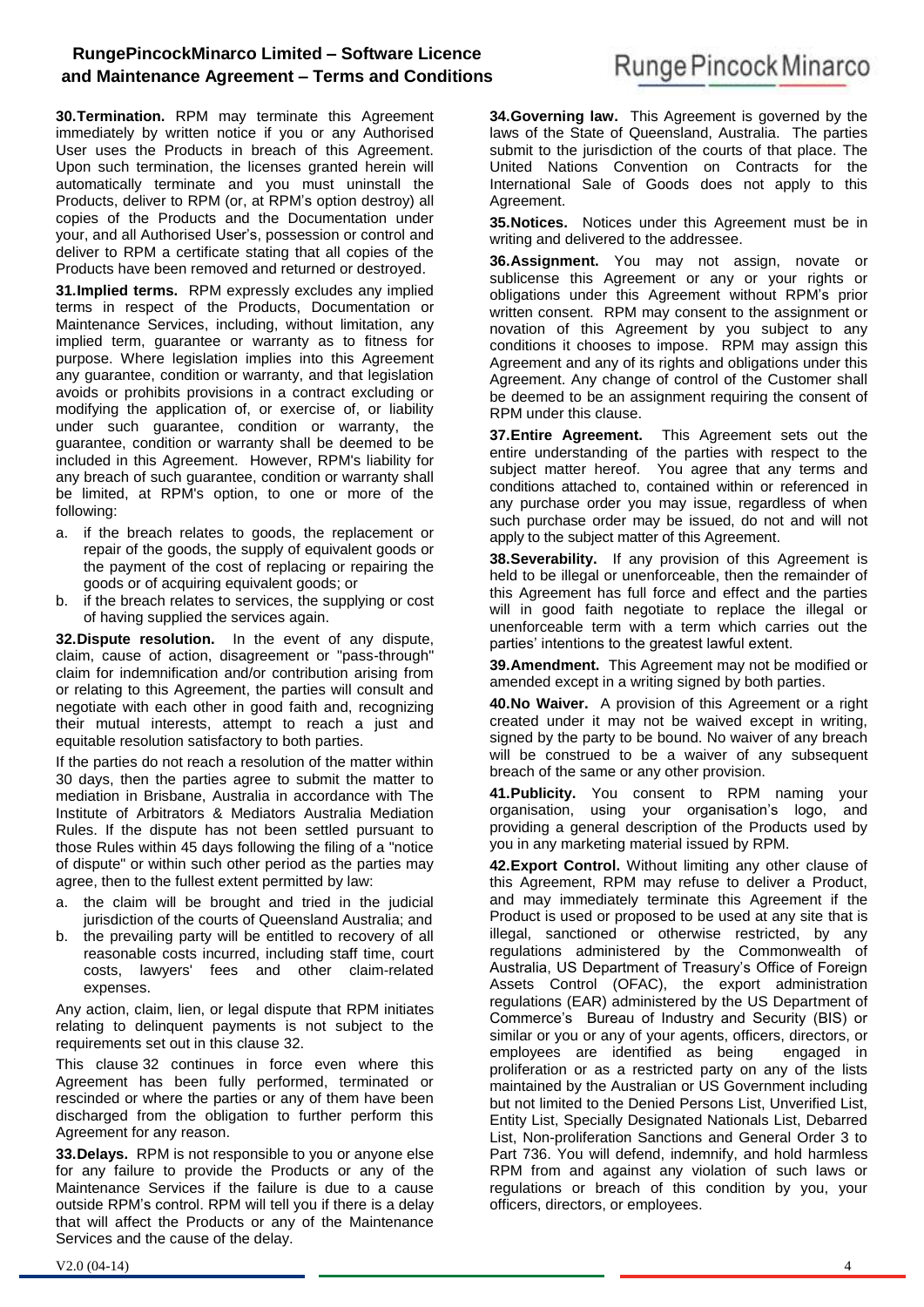**43.Open Source.** The Products may include or incorporate third party source code or software which is licensed under the open source initiative licenses including but not limited to Apache, BSD, GNU Beneral Public License (GPL), GNU Library or "lessor" General Public License (LGPL), MIT license, Mozilla Public License, Common Development & Distribution License, Eclipse Public License, Boost Software License, zlib/libpng license (Zlib) and any other similar royaltyfree/open source license (collectively, the Open Source Licenses and Open Source Software). Wherever Open Source Software is provided RPM shall use reasonable endeavours to identify the Open Source Software and applicable Open Source License that applies in the Documentation provided with the Product This Documentation provided with the Product. Agreement does not modify or abridge any rights or obligations you may have in Open Source Software under applicable Open Source Licenses. Any use of Open Source Software outside of your licensed use of applicable Product is subject to the rights and obligations under such third party technology's Open Source License. Open Source Software programs that are separate from RPM Products are provided as a courtesy to you and are licensed solely under the relevant Open Source License

**44.Language.** Unless otherwise agreed with RPM, reference to any Product or Documentation refers to the non-localised English language version of that Product or Documentation.

**45.Definitions.** The following terms when used in this Agreement have the following definitions:

**"Approved Entity"** means the entities advised by you to RPM at the time of purchase of the Products.

**"Authorised Distributor"** means a third party partner authorised by RPM to distribute the Products and/or provide the Maintenance Services and or issue the Invoice for payment of the Licence Fee and Maintenance Fee to you which may include RPM, an Authorised Distributor, a related company within the RPM group of companies or any other third party approved by RPM as disclosed by RPM to you.

**"Authorised User"** means any users to use, access, display, run, or otherwise interact with the Product at any given time. The Product may be installed on any number of computers provided that maximum concurrent usage or single users purchased is not exceeded. The Users must be employees, agents or subcontractors of the Approved Entity.

"**Commencement Date**" means the commencement date as set out in any Product Schedule entered into with RPM or otherwise is the date you purchase the Product from RPM.

"**Concurrent User**" means in respect of a Concurrent User software Product means the number of authorised Users of a Product as set out in any Product Schedule entered into with RPM or otherwise as purchased by you from RPM that may access the Product at any given time.

"**Computer**" means any personal computer, workstation or server containing one or more central processing units and/or one or more graphic processing units.

"**Documentation**" means the user guides and manuals for installation and use of the Products that RPM provides to you.

"**Dongle**" means in respect of a Single User software Product a hardware device provided with the Product that is required to operate the Product.

"**Error**" means a reproducible defect in a Product that results in a failure of the Product, when used in accordance with RPM's instructions, to function substantially in accordance with the Product's specifications. An Error does not include any failure to achieve a particular result, target or solution.

"**Error Correction**" means either (a) a bug fix, patch, work around or other modification for a Product that corrects an Error or (b) a procedure or routine for a Product that eliminates the practical adverse effect of an Error.

"**Intellectual Property**" includes all present and future rights conferred by statute, common law or equity in or in relation to any copyright, all proprietary rights in relation to inventions (including patents), registered and unregistered trademarks, designs, circuit layouts, business and domain names and all other proprietary rights resulting from intellectual activity in the industrial, commercial, scientific, literary or artistic fields.

"**Licence Fee**" means the licence fee for the Products, as set out in any Product Schedule entered into with RPM or otherwise is the fee you have agreed with RPM to pay for use of the Products.

"**License Term**" is the period as set out in any Product Schedule entered into with RPM or otherwise is in the absence of agreement otherwise with RPM shall be perpetual.

"**Maintenance Fees**" means those amounts payable by you for the provision of Maintenance Services, as set out in any Product Schedule entered into with RPM or otherwise as agreed at the time of purchase and adjusted annually in accordance with the terms of this Agreement.

"**Maintenance Services**" means the support and maintenance services for Products that RPM provides to you under this Agreement as detailed in Schedule 1 to these terms and conditions.

**"Minimum Hardware Requirements"** means the minimum requirements for equipment on which the Products are licensed to run, as notified by RPM to you from time to time.

"**Non-Error**" has the same meaning given to that term in Schedule 1 to this Agreement.

"**Products**" means the object code versions of the computer software products agreed to be licensed by RPM to you (including any Products expressly set out in any Product Schedule entered into with RPM) and may include a Dongle (if any), and the term Product includes the object code versions of any Error Corrections or Upgrades for those products supplied to you under this Agreement. The term Product excludes any Third Party Product.

"**Product Schedule**" means a schedule executed by the parties which if entered into forms the separate agreement as detailed in clause [1.](#page-0-0)

"**Schedule of Triage**" means the schedule of triage set out in Schedule 2 to this Agreement.

"**Server License**" means Authorised Users of the Customer may access the specified number of production instances of the Product installed and running on a server owned or controlled by the Customer. A separate server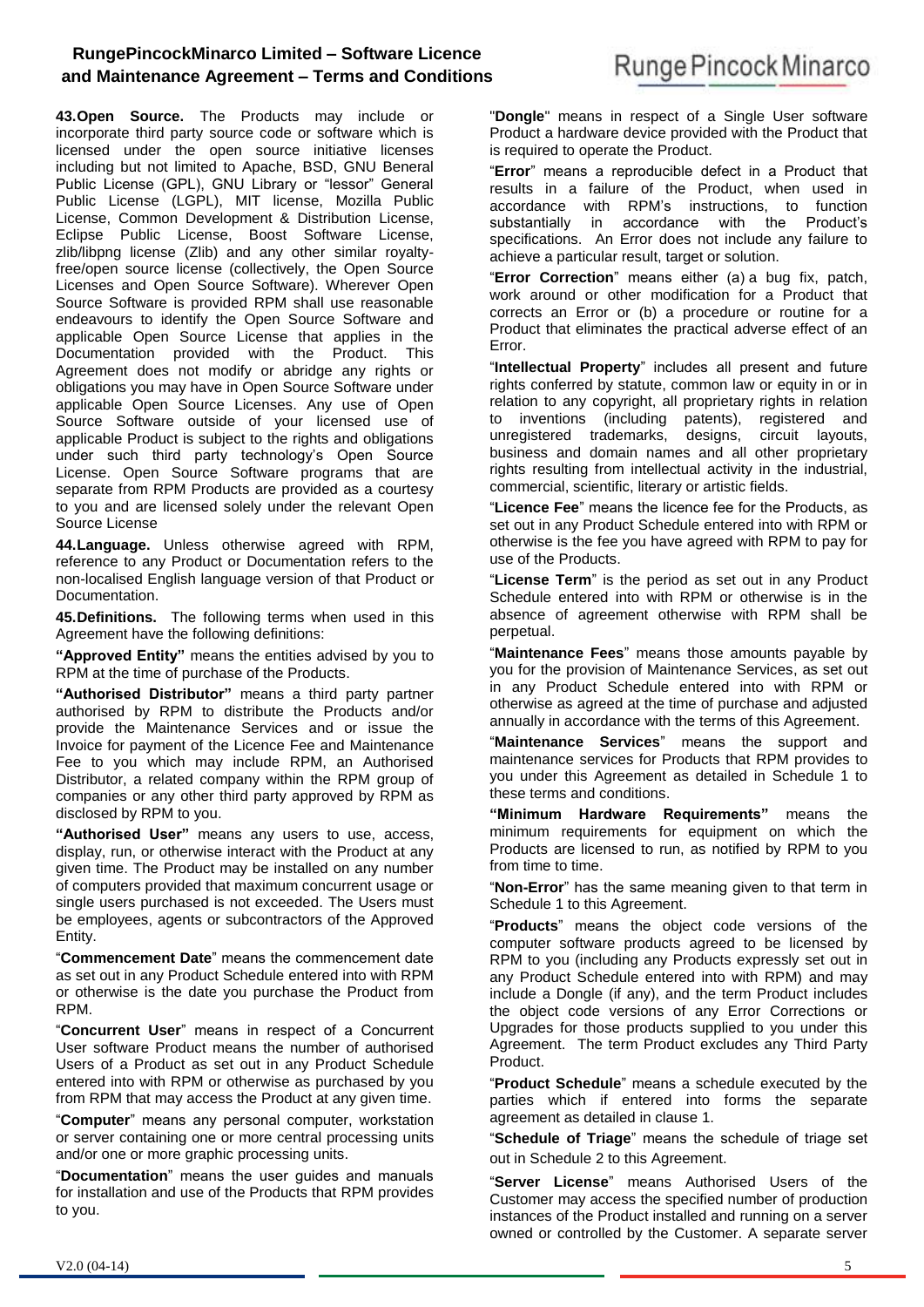license is required for each production instance of the Product running on the server including any virtual machine instance.

"**Single User**" means in respect of a Single User software Product the specified number of Users of a Product specified in any Product Schedule entered into with RPM or otherwise as purchased from RPM that may access a single installation of a Product on a computer which may be accessed by a single User using the supplied Dongle.

"**Source Code**" means the human-readable version of a software Product that can be compiled into executable code.

"**Tax**" means any tax, levy, impost, deduction, charge, rate, duty or withholding which is levied or imposed by a government authority (local, State, Federal or otherwise) from time to time, including any stamp, value added, goods and services or transaction tax, duty or charge, excluding taxes on profit or capital gains.

"**Third Party Product**" means a software Product owned or licensed by a third party other than RPM.

"**Unauthorised User**" means any User that is not specifically authorised to use the Product.

"**Upgrade**" means a revision or release of a Product that RPM generally releases to its end user customers receiving Maintenance Services from RPM. An Upgrade does not include a release of another product or module that is not part of the Product licensed to you.

"**User**" means a natural person using the Products to perform activities related to their employment.

#### **46.Interpretation.**

45.1 Reference to:

- a. one gender includes the others;
- b. the singular includes the plural and the plural includes the singular;
- c. a person includes a body corporate;
- d. a party includes the party's executors, administrators, successors and permitted assigns;
- e. a statute, regulation or provision of a statute or regulation ("**Statutory Provision**") includes:
- i. that Statutory Provision as amended or re-enacted from time to time; and
- ii. a statute, regulation or provision enacted in replacement of that Statutory Provision; and
- f. money is to Australian dollars, unless otherwise stated.
- 45.2 "Including" and similar expressions are not words of limitation.
- 45.3 Where a word or expression is given a particular meaning, other parts of speech and grammatical forms of that word or expression have a corresponding meaning.
- 45.4 Headings and any table of contents or index are for convenience only and do not form part of this Agreement or affect its interpretation.
- 45.5 A provision of this Agreement must not be construed to the disadvantage of a party merely because that party was responsible for the preparation of this Agreement or the inclusion of the provision in this Agreement.

#### <span id="page-5-0"></span>**47. Parties**

46.1 If a party consists of more than one person, this Agreement binds each of them separately and any two or more of them jointly.

- 46.2 An obligation, representation or warranty in favour of more than one person is for the benefit of them separately and jointly.
- 46.3 A party which is a trustee is bound both personally and in its capacity as a trustee.

# Runge Pincock Minarco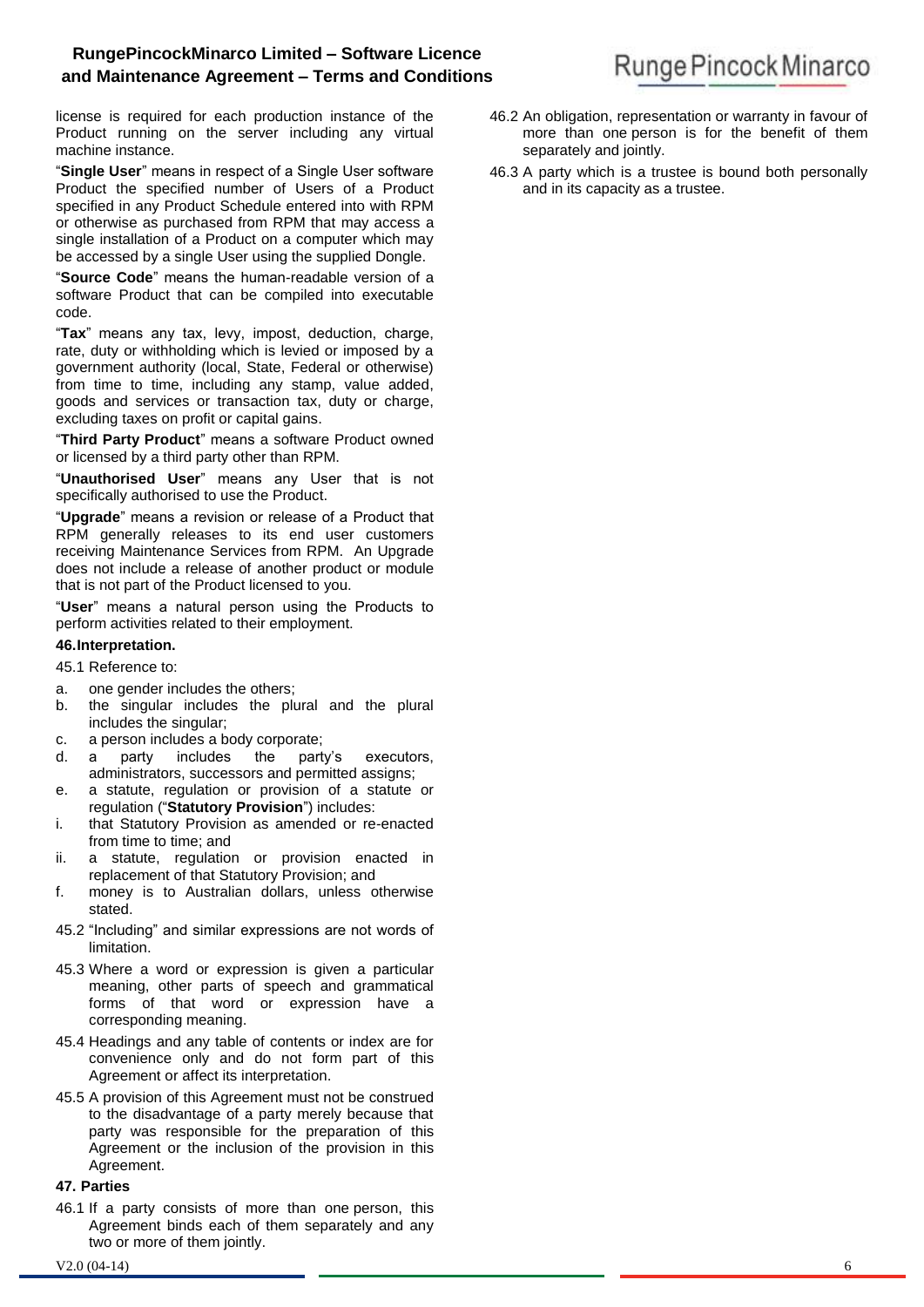## **Schedule 1 - Maintenance Services**

- <span id="page-6-0"></span>**1. Support hours and Error reporting.** RungePincockMinarco Limited (RPM) and/or its Authorised Distributor will provide you with telephone support during normal business hours of 8:00am to 5:00pm AEST, Monday through Friday but excluding public holidays. You must report each Error you experience to RPM or its Authorised Distributor at the service centre phone number, facsimile number or e-mail address notified by RPM, or at such other number or address as RPM may designate from time to time. You must include with each such Error report sufficient information to enable RPM and/or its Authorised Distributor to reproduce and verify the Error.
- <span id="page-6-1"></span>**2. Error Corrections.** RPM or its Authorised Distributor will acknowledge each Error report and will use commercially reasonable efforts to reproduce and verify reported Errors and provide Error Corrections. RPM and/or its Authorised Distributor shall endeavour to triage each reported Error in accordance with the Schedule of Triage detailed in Schedule 2.
- **3. Diagnosis of Non-Error.** The parties acknowledge that RPM and/or its Authorised Distributor may be required to conduct a diagnosis when verifying the Error under paragraphs [1](#page-6-0) and [2](#page-6-1) of this Schedule 1. For the purpose of this Agreement, Maintenance Services extend to include any such diagnosis. RPM and/or its Authorised Distributor is not obligated to provide any services in respect of a problem or issue that is not an Error or is a request for advice ("**Non-Error**") under this Agreement.
- **4. Upgrades.** RPM will provide you with Upgrades if and when RPM makes any such Upgrades generally available to its end user customers receiving Maintenance Services from RPM.
- **5. Part of Products.** All Error Corrections and Upgrades constitute part of the Products, and those Error Corrections and Upgrades are subject to the terms of this Agreement. You agree to comply with these terms in respect of any Error Corrections and Upgrades.
- **6. Limitations.** RPM and/or its Authorised Distributor is not obligated to provide Maintenance Services where:
	- a. A Product has been modified, changed or damaged by any person or entity other than RPM;
	- b. You have not paid Maintenance Fees when due;
	- c. You have not used the Products on equipment with the Minimum Hardware Requirements;
	- d. You have not installed and implemented any Error Corrections or Upgrades that RPM and/or its Authorised Distributor has supplied; or
	- e. Maintenance Services are necessary due to:
		- i. failure of computer hardware, equipment or third party software;
		- ii. your negligence or the negligence of any person other than RPM;
		- iii. your failure to comply with the terms of this Agreement;
		- iv. operator errors, or use of Products by anyone who is not suitably qualified and adequately trained;
		- v. attempted maintenance by an unauthorised person,
		- vi. improper or unauthorised use of a Product,
		- vii. merging or combining a Product with any hardware or software not expressly authorised by RPM; or
		- viii. use of computer programs other than the Products.
- **7. Exclusions.** Maintenance Services do not include training of your staff, building enhancing or fixing software modules, script writing, advance configuration, specialist consulting services, equipment maintenance, rectification of faults within models or faults not associated with Products, or supply of or maintenance to accessories, supplies, consumables or associated items, whether or not manufactured or distributed by RPM.
- **8. Your responsibilities.** You are responsible for promptly implementing all Error Corrections and Upgrades. You must cooperate and assist RPM in the provision of Maintenance Services, and RPM is not liable to you for any failure to perform under this Agreement if such cooperation or assistance is not provided or is incomplete, inaccurate or untimely. RPM may discontinue the provision of Maintenance Services in the event you refuse to accept and implement any Error Correction or Upgrade.